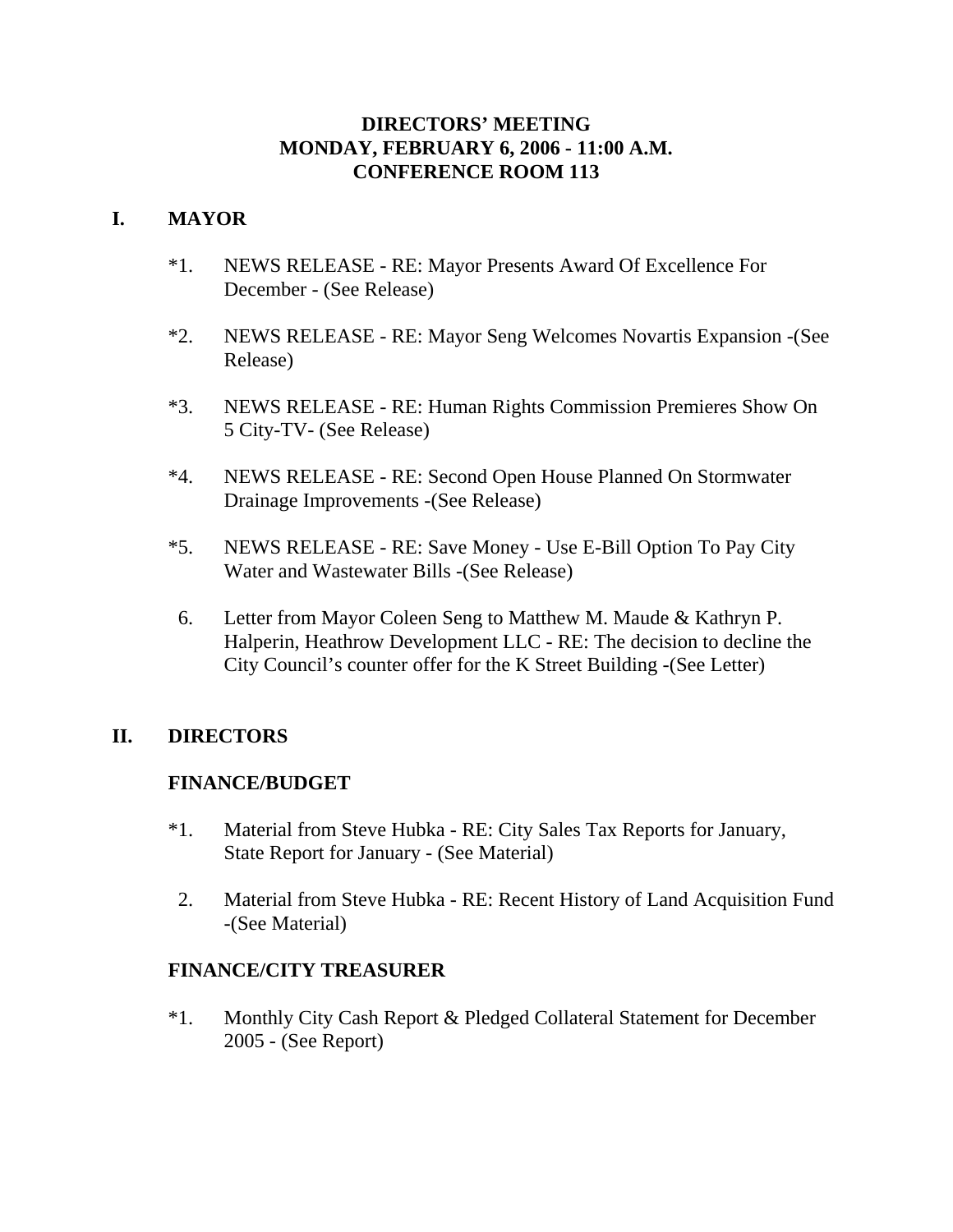## **PLANNING**

- \*1. Letter from Tom Cajka to Lyle Loth, ESP RE: Boulder Ridge Final Plat #05076 -Generally located at S. 84<sup>th</sup> St. & Pine Lake Rd. -(See Letter)
- 2. Letter from Tom Cajka to Marcia Kinning, ESP RE: Hartland Homes NW  $5<sup>th</sup>$  Addition Final Plat #05129 - Generally located at NW  $53<sup>rd</sup>$  & W. Madison Ave. - (See Letter)

## **PLANNING COMMISSION FINAL ACTION .....**

- 1. Special Permit #1866A (Wireless Facility extension 2401 North 48<sup>th</sup> Street) Resolution No. PC-00975.
- 2. Comprehensive Plan Conformance No. 05017 (Permanent Conservation Easement - N. 28<sup>th</sup> & Leighton Drive) Resolution No. PC-00976.

## **PUBLIC WORKS & UTILITIES**

\*1. Public Works & Utilities ADVISORY - RE: Pine Lake Road Widening - Project #700014 -  $40^{\text{th}}$  -  $61^{\text{st}}$  Streets -  $56^{\text{th}}$  Street; Shadow Pines-Thompson Creek -(See Advisory)

## **WOMEN'S COMMISSION**

1. NEWS RELEASE - RE: New Appointments Join LLWC Advisory Board - (See Release)

## **III. CITY CLERK**

### **IV. COUNCIL**

### **A. COUNCIL REQUESTS/CORRESPONDENCE**

### **JON CAMP**

\*1. E-Mail from Jon Camp to Karl Fredrickson - RE: N. 48<sup>th</sup> - Dick Hartsock -(See E-Mail)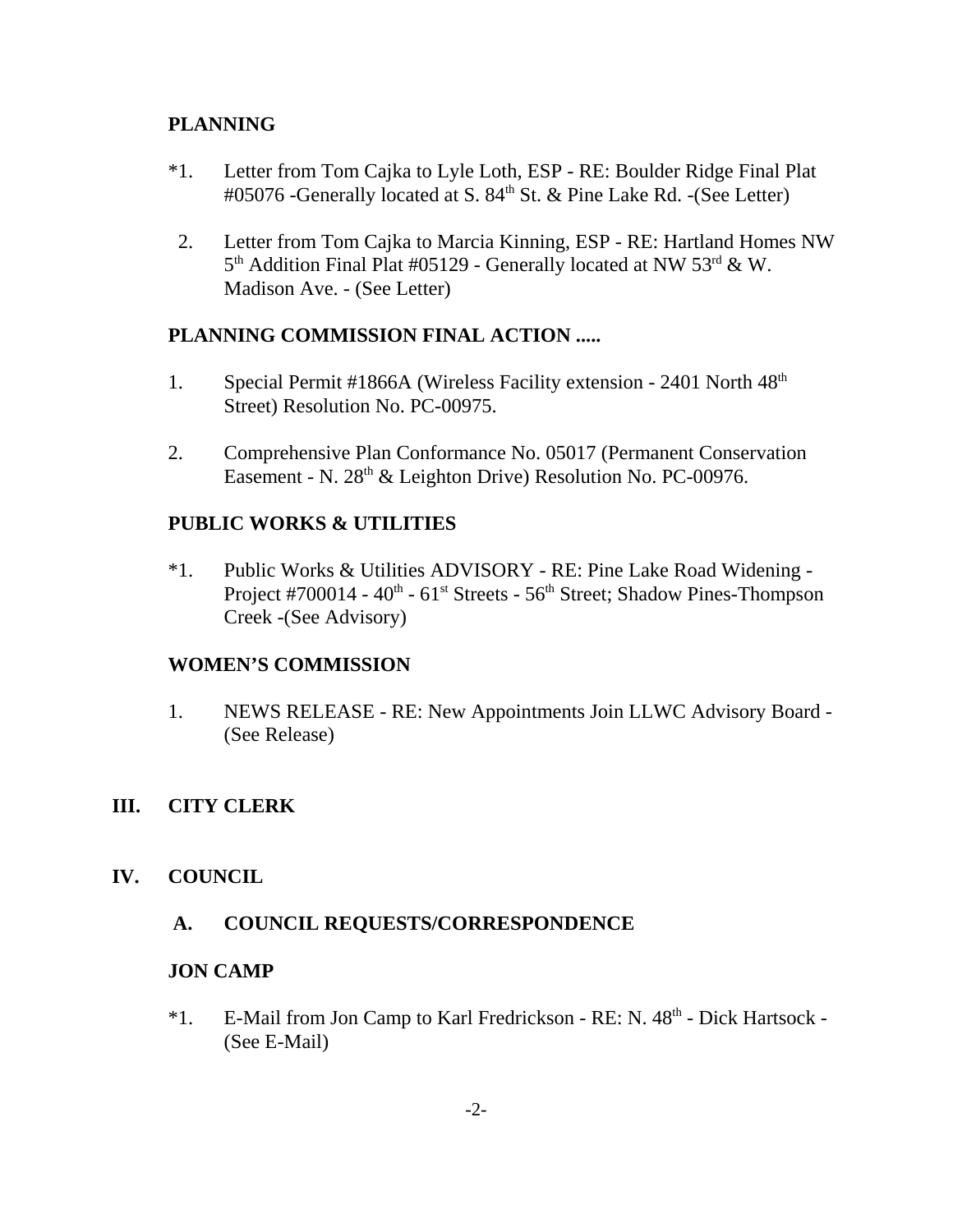### **ROBIN ESCHLIMAN**

1. Request to Nicole Fleck-Tooze, Public Works & Utilities Department - RE: Requesting copy of letter sent out to businesses & families recently put in the floodprone (RFI#3-01/26/06)

## **V. MISCELLANEOUS** -

- \*1. E-Mail from Dave Oenbring RE: The Union Conspiracy Against Wal-Mart Workers - (Council received copies of this E-Mail on 1/23/06 before Formal Council Meeting.)(See E-Mail)
- \*2. Letter from Heathrow Development, LLC RE: K Street Complex Purchase Agreement -(Council received their copies of this Letter on 1/23/06 during the Formal Council Meeting) (See Letter)
- \*3. E-Mail from Laurie Colburn RE: Colburn Water Damage Jan. 23rd Meeting - (See E-Mail)
- \*4. E-Mail from Jeanette Smith RE: City Council Meeting Jan. 23rd (See E-Mail)
- \*5. Response E-Mail from Jeanette Smith to Marvin Krout RE: City Council Meeting Jan. 23rd - (See E-Mail)
- \*6. E-Mail from Ron Robinson RE: LES PCA (See E-Mail)
- \*7. Letter On behalf of the M Class employees, Steven Huggenberger  $\&$ Richard Anderson - RE: M Class salaries - (See Letter)
- 8. E-Mail from Lt. Col. Joseph W. Johnson, Jr. USAF Retired RE: Educational Property Exemptions - (See E-Mail)
- 9. Letter from Robert A. Downey, Executive Director & George Green, President, Board of Directors, Capital Humane Society to Mayor Coleen Seng - RE: Considered your request for the organization to continue housing the stray animals picked up by Lincoln Animal Control. After discussing many options we have reaffirmed our previous decision not to. - (See Letter)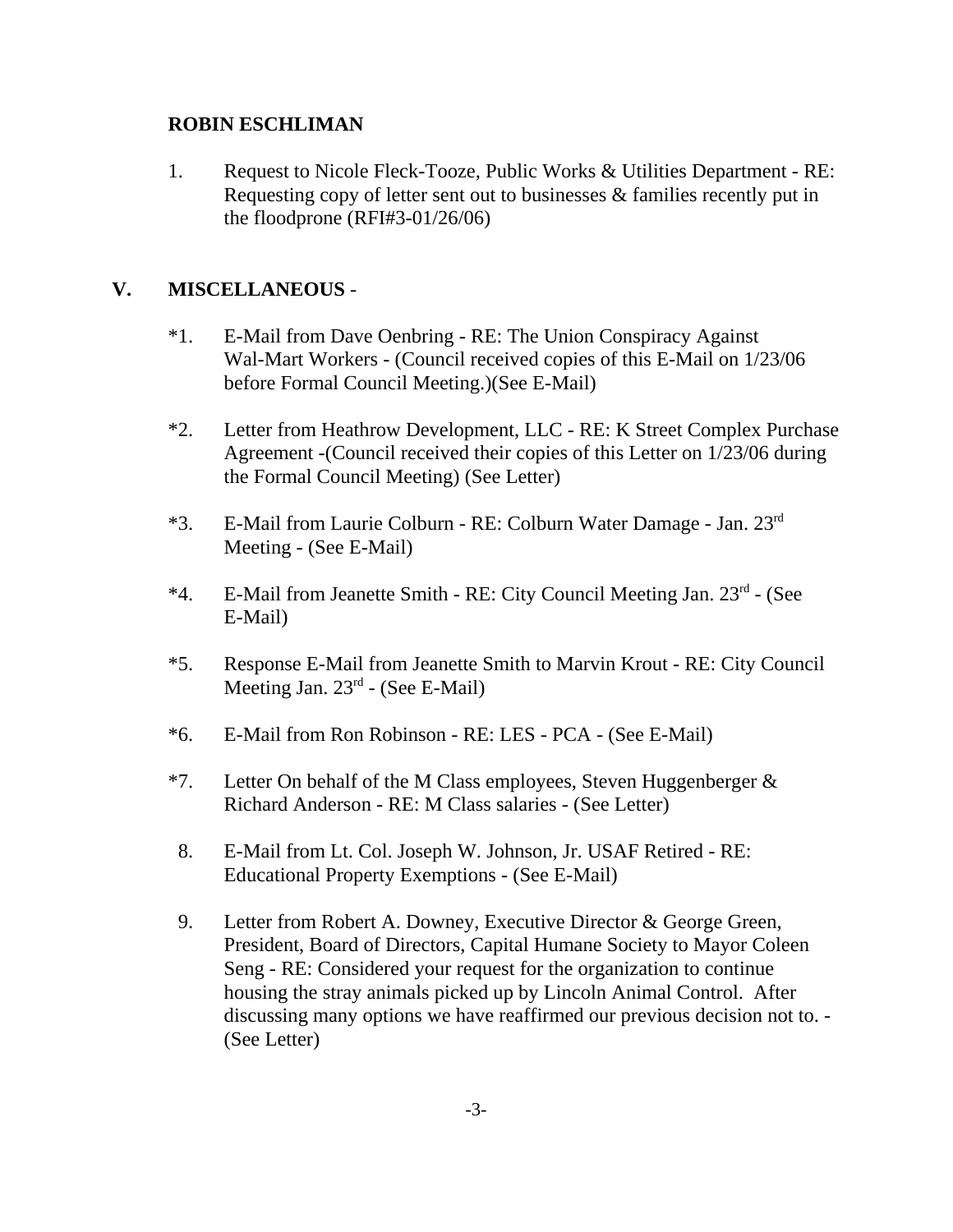- 10. E-Mail from Bill Wiseman RE: Sidewalks -(See E-Mail)
- 11. Letter from Richard Saffee, Pfizer Inc. RE: 'Thank-you' for removing the Power Cost Adjustment language from the electrical rate increase request from LES that came before City Council - (See Letter)
- 12. LES Report RE: Proposed Rate Schedules and Service Regulations -(Copy of this Report on file in the City Council Office) (Council received their copies in their Thursday packets on 2/02/06)

### **VI. ADJOURNMENT**

### **\*HELD OVER FROM JANUARY 30, 2006.**

da020606/tjg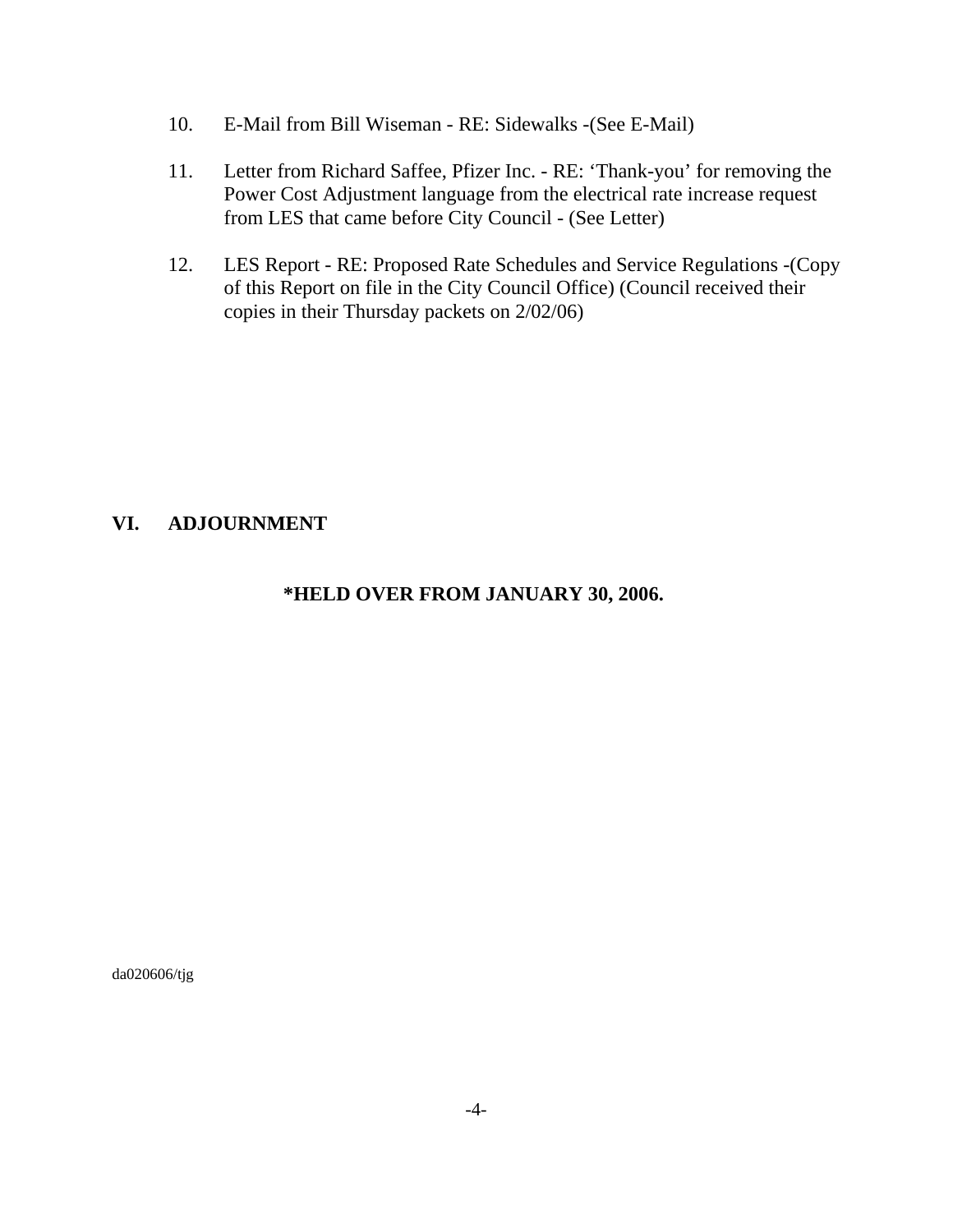#### **DIRECTORS' MEETING MINUTES MONDAY, FEBRUARY 6, 2006 CONFERENCE ROOM 113**

**Council Members Present:** Ken Svoboda, Chair; Patte Newman, Vice-Chair; Jonathan Cook, Dan Marvin, Annette McRoy, Robin Eschliman, Jon Camp.

**Others Present:** Mayor Coleen Seng, Mark Bowen, Ann Harrell, Rick Hoppe, Mayor's Office; Deputy City Clerk Teresa Meier-Brock; Dana Roper, City Attorney; Directors and Department Heads; Tammy Grammer, City Council Staff; Deena Winter, Lincoln Journal Star Representative; and Colby Mach, LIBA.

### **I. MAYOR**

Mayor Coleen Seng stated she's been over to the League of Municipalities this morning and she's going back over this Noon. It is kind of interesting when you start listening to other Mayors from around the State.

She knows Council has a lot of tough issues on their Agenda today, the LES item and the  $84<sup>th</sup>$  & Adams issue which they are still working on. They thought they had an agreement ready to bring to Council and that is just falling apart. So, their recommendation is that they continue to have all those pieces on pending for two weeks and she has just come from that meeting. Mr. Svoboda stated it will have to be continued until February  $27<sup>th</sup>$  because they do not meet on the  $20<sup>th</sup>$ , so it will be three weeks. Mayor Seng stated okay. Mr. Svoboda commented since it is on 3rd Reading for final action there will not be a presentation, so somebody from the Council needs to make that motion. Mayor Seng noted they thought they had everything ready as of Friday afternoon.

She knows Council received a copy of the Humane Society letter, they have made their decision and chosen to go their way. The Health Department and folks are continuing to work on it, they meet with them on Friday afternoon and so she will let them know as they work through it. They are looking through all of their resources that they have.

Mayor Seng stated that Council will be receiving the Sex Offenders Legislation.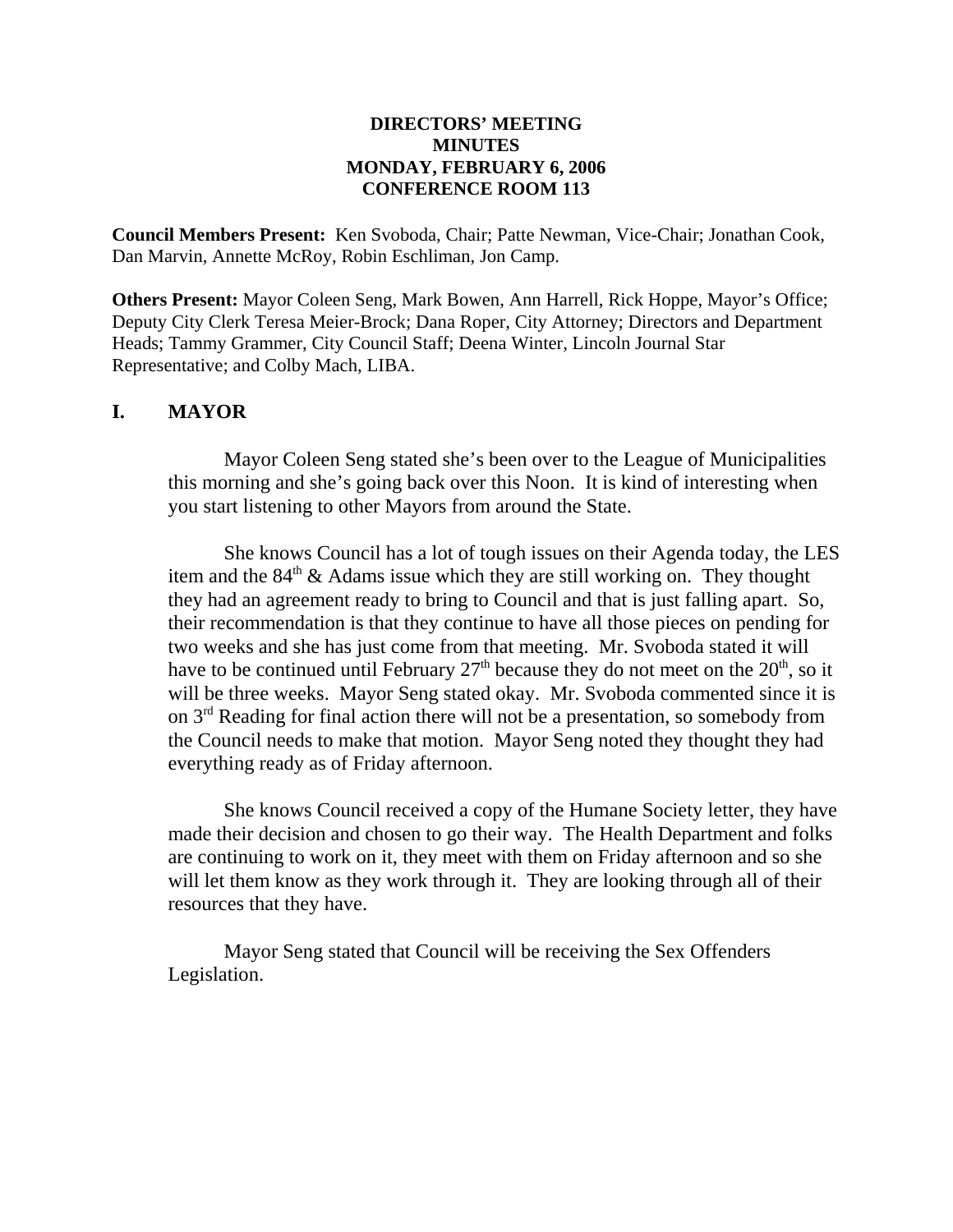Some of them have been working on the 'M' Class, so they will probably be hearing some more about it and Annette (McRoy) has been working on it.

Mayor Seng called on Directors. Diane Gonzolas (Citizen Information Center) handed out some material regarding the City's  $6<sup>th</sup>$  Annual Abraham Lincoln celebration on Sunday, February  $12<sup>th</sup>$ . This year they have a Lincoln-Douglas debate at 2:30 p.m., so she hopes they can attend. Noting, the handout material is a copy of the ad that is in the Lincoln Journal Star.

Karl Fredrickson (Public Works & Utilities Director) stated as you may have heard there is some construction work starting on "O" Street today. Lane closures from  $33<sup>rd</sup>$  to  $48<sup>th</sup>$  Streets to remove raised medians near the intersections and prepare the area for replacing water lines. The first part of March, "O" Street from  $44<sup>th</sup>$  to  $52<sup>nd</sup>$  Streets will be closed for about one year for reconstruction. There will be a public informational meeting on February  $21<sup>st</sup>$  to discuss the construction schedule which will be held at The Villager Motel from 5:00 p.m. to 7:00 p.m. Noting, all our project information is on the City web site under the main City page, click on construction project.

Police Chief Casady reported about ten days ago the Wilderness Ridge Golf Course suffered a really major vandalism close to \$80,000 in damage. This crime has been cleared, they identified nine  $15 \& 16$  year old boys who were responsible for it and so they have been contacted.

They may have read in the newspaper that there is some suspension that Fred Phelps followers from Westboro Church in Topeka, Kansas may be in Lincoln engaging in picketing or protesting at a memorial service for the Lincoln soldier Garrison Avery that was killed in Iraq last week. Fred Phelps and his followers have been in Lincoln on at least three prior occasions. Chief Casady commented you can arrest assure that they will be prepared to deal with anything that might happen and as the details come forward they will be making their plans accordingly. Ms. Newman asked Police Chief Casady if there is anything we as a Council can do to make something happen prior to the funeral? She knows there is something the Unicameral is considering right now on keeping them away from funerals. Chief Casady responded no, they've had a lot of experience in dealing with very contentious protest like this in the past not only by Westboro, but also by the protest that they dealt with for years like Planned Parenthood, Westminster Presbyterian Church. Ms. Newman commented when the Vice-President came to Lincoln they had a free speech zone a block away. Is there no way that they can declare a free speech zone a little bit farther away from the church so the family is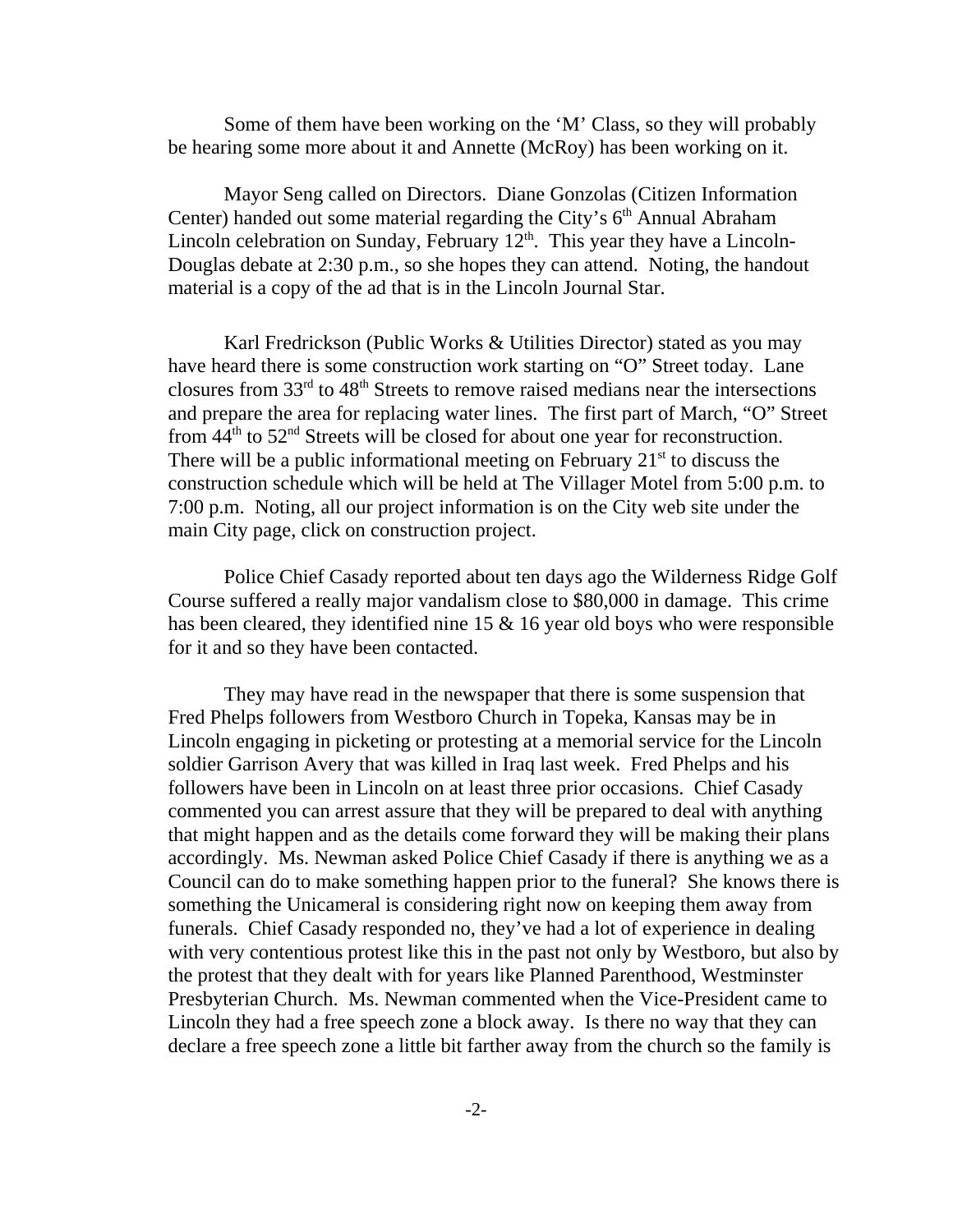not subjected to it? Chief Casady replied that's what they will attempt to do, suggesting the location, however, it's completely voluntary. Mr. Svoboda commented to Chief Casady as difficult as it is, have you been in contact with the Avery family. Chief Casady indicated he cannot tell him whether they have accomplished that yet today or not, but when he left for his first meeting this morning that was assigned to two of his personnel, he just has not been back to the office to check.

They had a murder yesterday at  $2330$  N.  $44<sup>th</sup>$  Street-Apt. #9, which is right on the corner of  $44<sup>th</sup>$  & Huntington. It is our first murder of the year, and suspect apprehended within 10 to 15 minutes of them receiving the initial report on the apartment.

Ms. Eschliman asked Police Chief Casady about an article in the January  $27<sup>th</sup>$ 'Legislative Bulletin' something he testified on LB 845 the liquor license issue. It had to do with considering whether the issuance of the license would result in an undue concentration of liquor licenses that would require additional law enforcement. The article went on to say the Liquor Control Commission reports an increase in liquor violations, but this bill gives the Commission more discretion. Chief Casady reported LB 845 was passed to General File by unanimous vote of the General Affairs Committee. The primary thing this bill provides, it allows the Liquor Commission to consider the impact of a licensee on law enforcement resources in making the decision whether to issue a license or not. Presently, this is not one of the things that are numerated in the statute the Liquor Commission can consider.

Don Herz (Finance Director) stated Item 11 on  $1<sup>st</sup>$  Reading today is something they have done in the past. As you recall they've taken the financing internally as opposed to going through LES, this is the normal annual transactions to fund the City's lighting needs for the last of 2005. *[#11, 06-13, Authorizing the execution and delivery of a Lease-Purchase Agreement with Union Band and Trust Company in an amount not to exceed \$3,100,000 for the acquisition by the City of street lighting equipment.]* 

Dana Roper (City Attorney) stated LES will be bringing over a new rate schedule. They found a couple of minor corrections that need to be made and they will probably have it by Noon.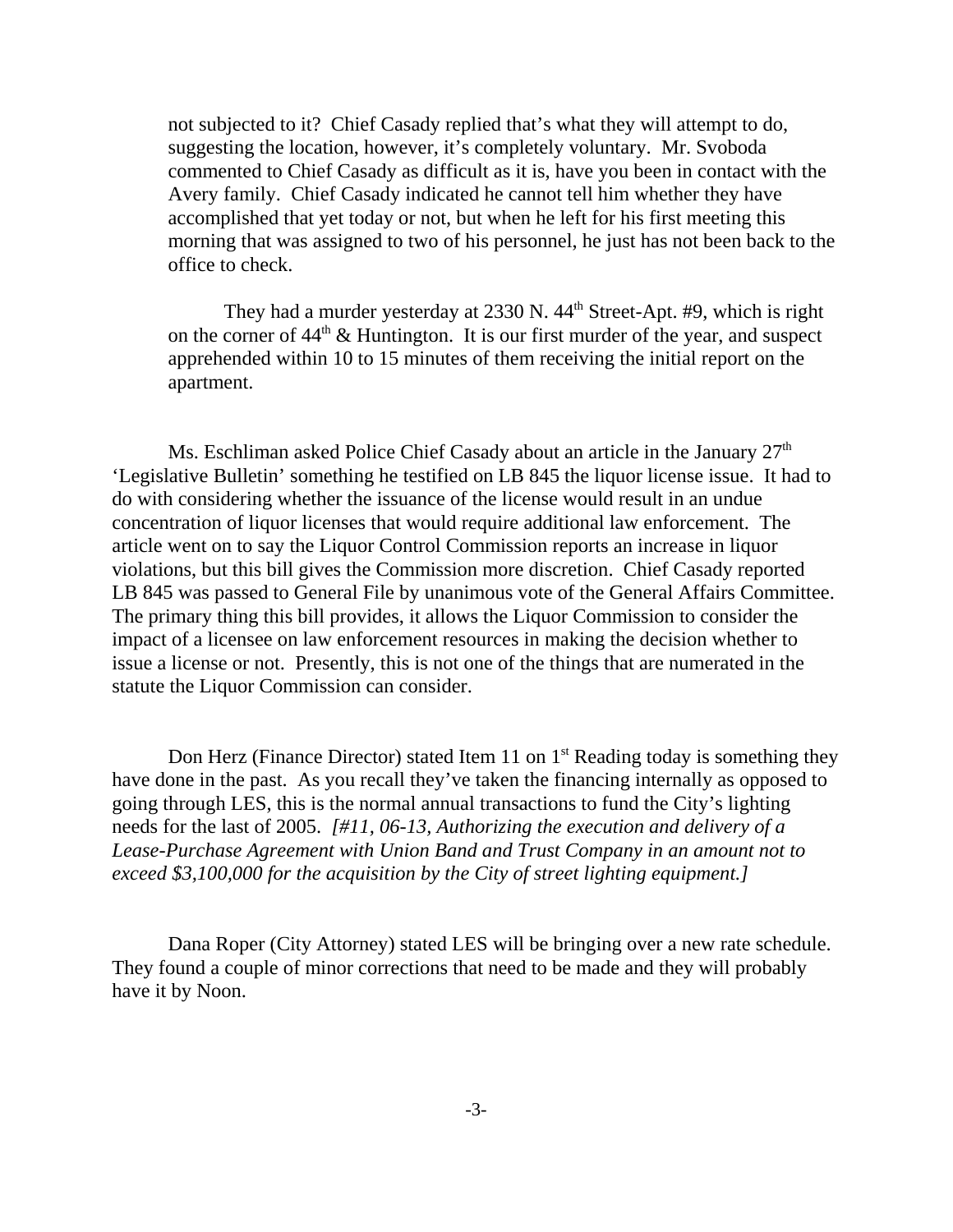- \*1. NEWS RELEASE RE: Mayor Presents Award Of Excellence For December. — NO COMMENTS
- \*2. NEWS RELEASE RE: Mayor Seng Welcomes Novartis Expansion. NO COMMENTS
- \*3. NEWS RELEASE RE: Human Rights Commission Premieres Show On 5 City-TV. — NO COMMENTS
- \*4. NEWS RELEASE RE: Second Open House Planned On Stormwater Drainage Improvements. — NO COMMENTS
- \*5. NEWS RELEASE RE: Save Money Use E-Bill Option To Pay City Water and Wastewater Bills. — NO COMMENTS
- 6. Letter from Mayor Coleen Seng to Matthew M. Maude & Kathryn P. Halperin, Heathrow Development LLC - RE: The decision to decline the City Council's counter offer for the K Street Building.— NO COMMENTS

## **II. DIRECTORS**

### **FINANCE/BUDGET**

- \*1. Material from Steve Hubka RE: City Sales Tax Reports for January, State Report for January. — NO COMMENTS
- 2. Material from Steve Hubka RE: Recent History of Land Acquisition Fund. — NO COMMENTS

### **FINANCE/CITY TREASURER**

\*1. Monthly City Cash Report & Pledged Collateral Statement for December 2005. — NO COMMENTS

### **PLANNING**

\*1. Letter from Tom Cajka to Lyle Loth, ESP - RE: Boulder Ridge Final Plat #05076 -Generally located at S.  $84<sup>th</sup>$  St. & Pine Lake Rd.. — NO COMMENTS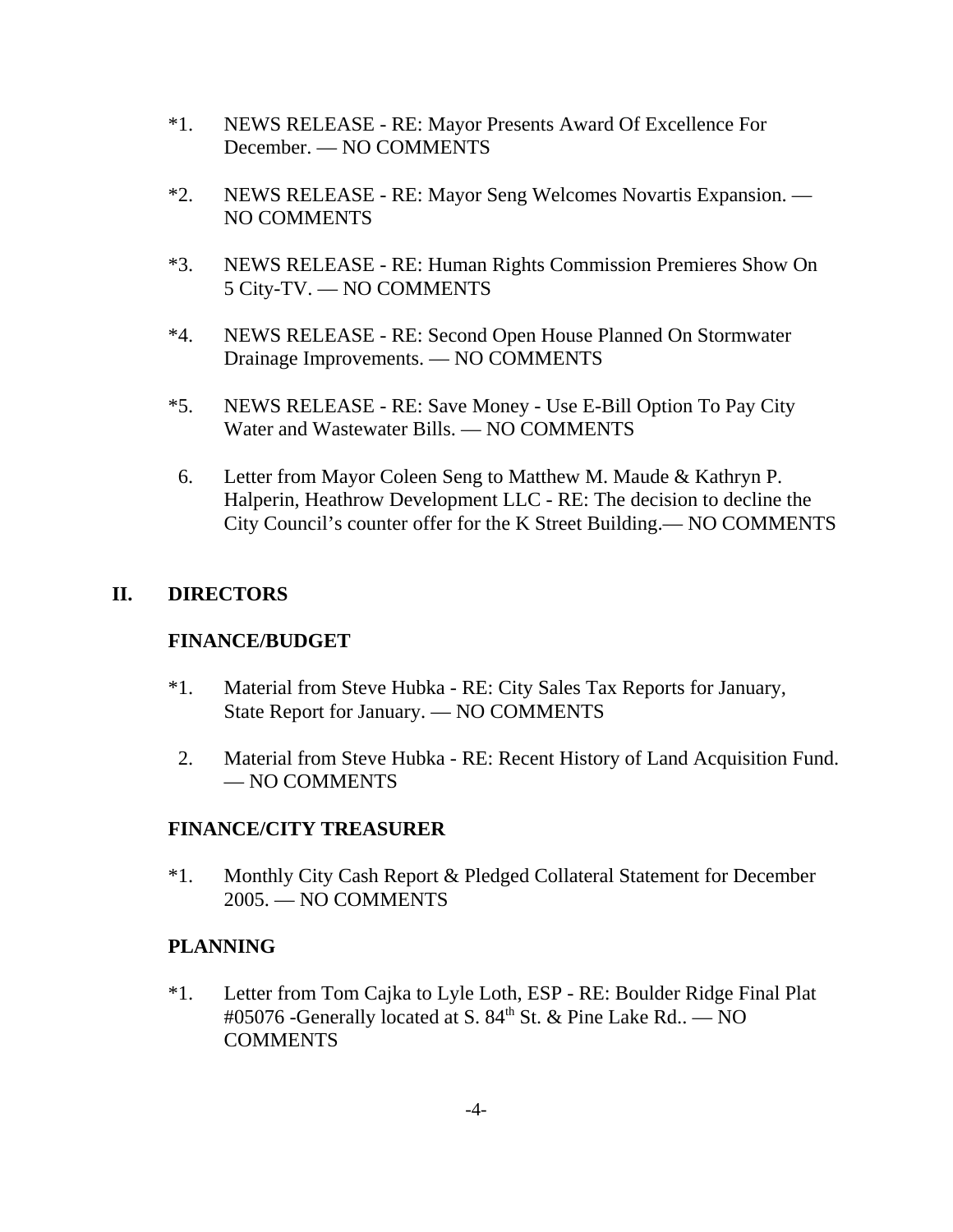2. Letter from Tom Cajka to Marcia Kinning, ESP - RE: Hartland Homes NW  $5<sup>th</sup>$  Addition Final Plat #05129 - Generally located at NW  $53<sup>rd</sup>$  & W. Madison Ave. — NO COMMENTS

### **PLANNING COMMISSION FINAL ACTION .....**

- 1. Special Permit #1866A (Wireless Facility extension 2401 North 48<sup>th</sup> Street) Resolution No. PC-00975. — NO COMMENTS
- 2. Comprehensive Plan Conformance No. 05017 (Permanent Conservation Easement - N.  $28<sup>th</sup>$  & Leighton Drive) Resolution No. PC-00976. — NO COMMENTS

### **PUBLIC WORKS & UTILITIES**

\*1. Public Works & Utilities ADVISORY - RE: Pine Lake Road Widening - Project #700014 -  $40^{\text{th}}$  -  $61^{\text{st}}$  Streets -  $56^{\text{th}}$  Street; Shadow Pines-Thompson Creek -(See Advisory). — NO COMMENTS

### **WOMEN'S COMMISSION**

1. NEWS RELEASE - RE: New Appointments Join LLWC Advisory Board. — NO COMMENTS

### **III. CITY CLERK**

Deputy City Clerk Teresa Meier-Brock stated on their Agenda for today, Items 1 & 2 will be called together. *[#1, Application of Big Sal's, Inc. dba Big Sal's for a Class C liquor license at 838 N. 27<sup>th</sup> Street.; and #2, Manager application of Stephen F. DiSalvo for Big Sal's, Inc. dba Big Sal's at 838 N. 27th Street.]* 

Can she call Items 5 & 6 together, since both items are Creating Downtown Business Improvement Districts? Mr. Svoboda replied yes. *[#5, 06R-10, Approving the Intent to Create the Core Business Improvement District Overlay in the Downtown Business Management District, generally bounded by Centennial Mall, M. 9<sup>th</sup> and Q Streets.; and #6, 06R-11, Approving the Intent to Create the Downtown Business Improvement District in the Downtown Business Management District, generally bounded by 6<sup>th</sup> & 17<sup>th</sup> Streets from H to R Streets.]*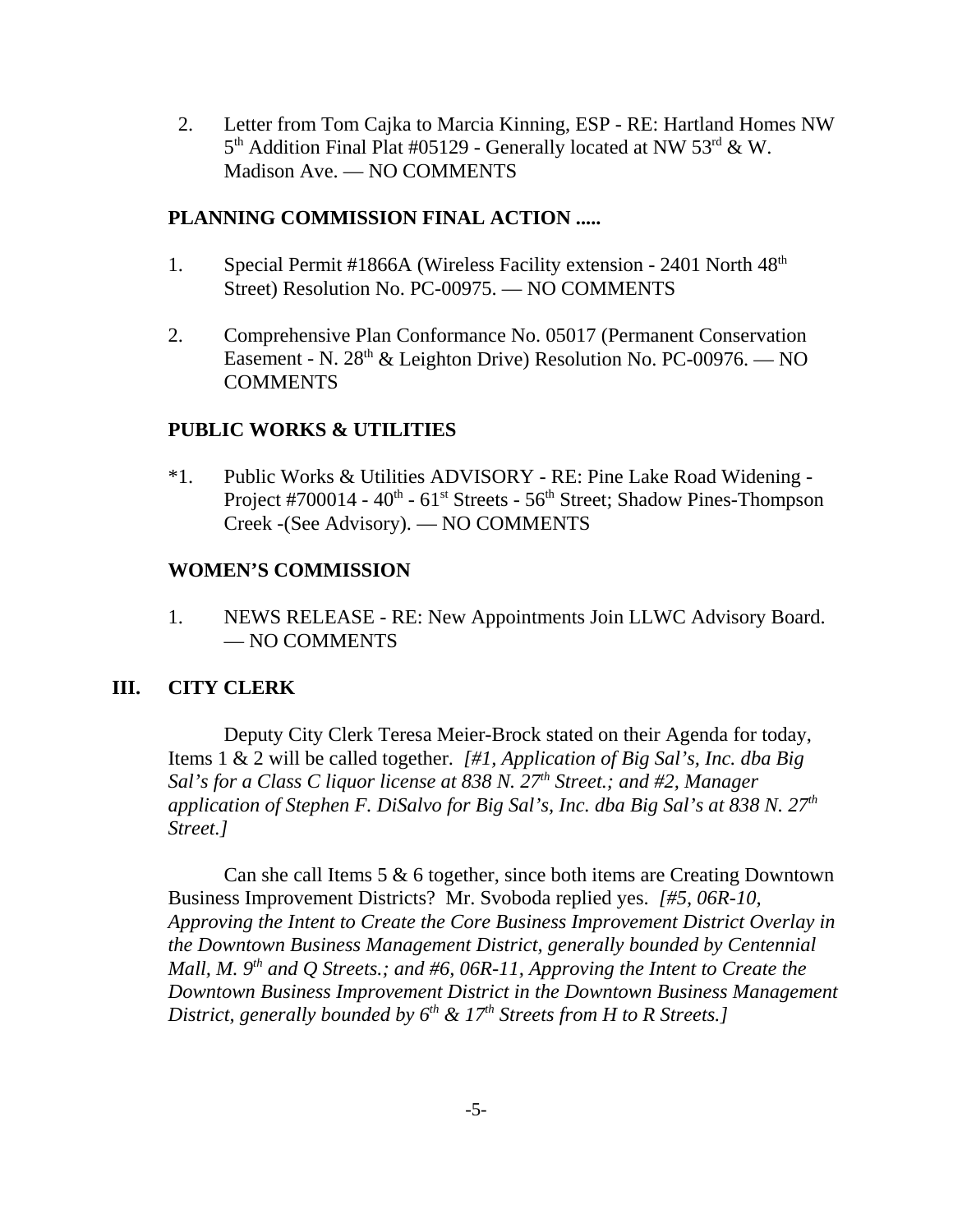For Item 8, they have a Substitute Resolution which will require a motion. *[#8, 06R-5S, Approving a Lincoln Electric System 4.5 percent increase in electric rates and implementation of a power cost adjustment, both to be effective with billing statements rendered on and after February 1, 2006.]* 

Items 17 through 20, they have a request to place these items on pending for three weeks. *[RE: 84th & Adams Street - See Formal Council Agenda of February 6th for descriptions of these items.]* 

For Item 21, they have a Substitute Ordinance that will need a motion to be introduced. *[#21, 05-107S, Amending the pay schedule for the employee group prefixed by the letter M to provide for a cost of living adjustment.]* 

#### **IV. COUNCIL**

#### **A. COUNCIL REQUESTS/CORRESPONDENCE**

#### **JON CAMP - NO COMMENTS**

\*1. E-Mail from Jon Camp to Karl Fredrickson - RE: N. 48th - Dick Hartsock. — NO COMMENTS

#### **JONATHAN COOK -**

Mr. Cook thanked Bruce Dart (Health Director) for getting back to him so quickly. He sent him an e-mail about a complaint from a constituent which he just sent last night. He received a couple of follow ups from Bruce (Dart) already, so thank-you very much.

Mr. Cook stated he wants to call attention to the comments of Captain Staberg on January  $26<sup>th</sup>$  regarding the house fire on Garland. He was talking about how this has come up numerous times about house fires and mentioned how maybe the newer neighborhood house fires might be less common. Captain Staberg mentioned the new homes have light weight construction, etc. and they burn very fast when they do catch on fire that is why that fire was particularly destructive. Mr. Cook commented he thought that was interesting comments since they've had those discussions which actually they've had quite a few fires. Fire Chief Spadt stated he reviewed Chief Staberg's comments in the news and also the newspaper, he's right on as far as the difference between old construction vs. new construction and the amount of time it takes for the fire to burn. Also, he has been in contact this morning with Nadine Della from the Home Builders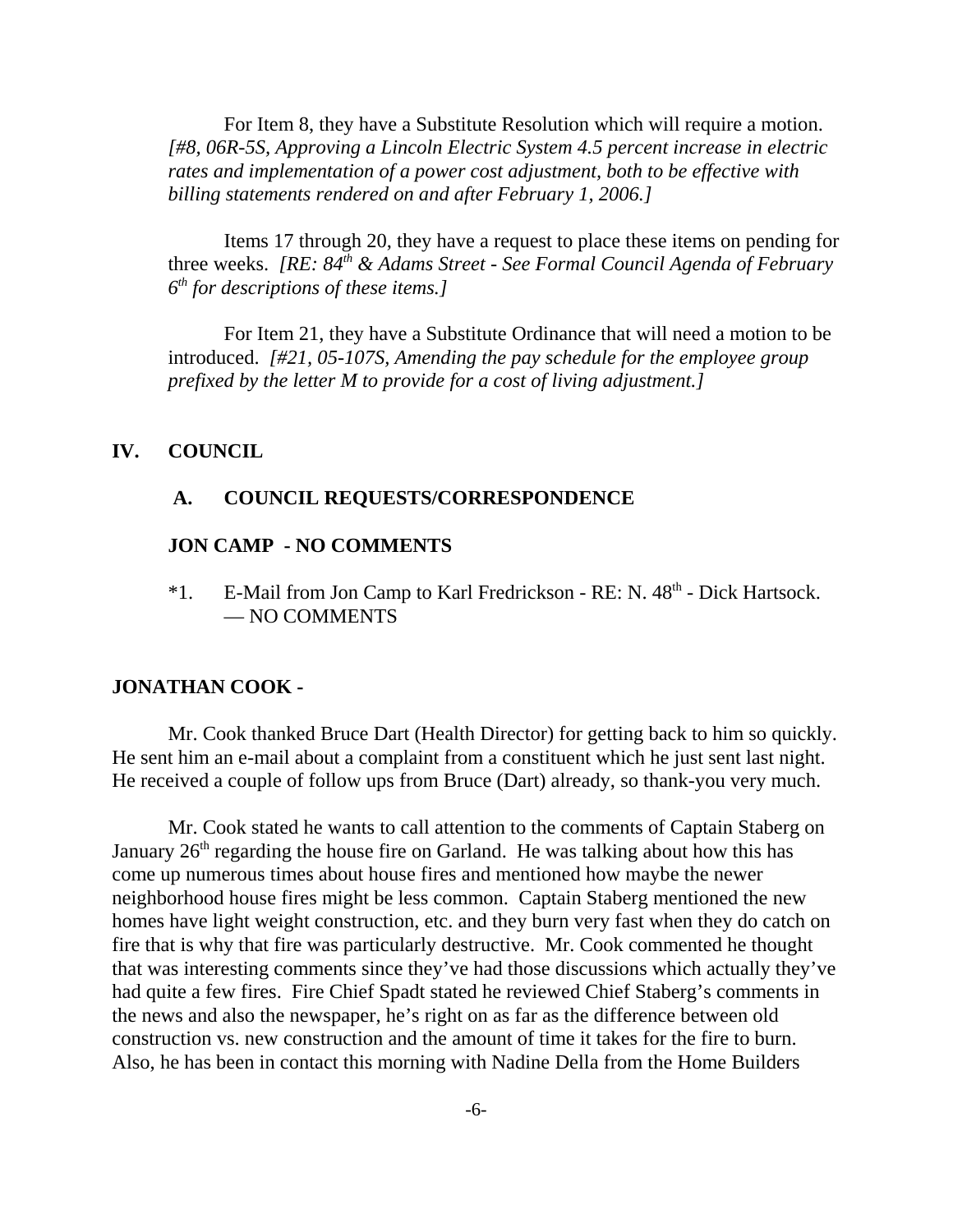Association, they are going to sit down and talk about those comments. Chief Spadt stated Dean's comments were not meant to suggest that anyone's construction habits are poor, it's just the materials used to build. Mr. Cook commented he certainly did not take them that way. Ms. Newman asked Chief Spadt if they found what caused the fire on the Garland home? Chief Spadt responded it is still under investigation, today did find the point of origin that it started in the back in a storage shed, but he doesn't think they have gotten any further yet. Mr. Camp commented he had some constituents e-mail him asking why it took 11 trucks and 70 people for a house fire. Chief Spadt stated there's a lot of reasons for that, it was mainly second alarm which this is a typical behavior or practice that has been deployed every since he has been on the department and is exercised all across the country. Chief Spadt commented they had three houses involved in a fire, they had a concern about the neighborhood being on fire and so they went through as many resources as they could so it would not spread beyond where it did. Ms. Newman thanked Chief Spadt for sending that kind of man power there because as soon as they heard the second and third house was going and the first house was \$180,000, it was destroyed.

Fire Chief Spadt stated also the following day, they sent that same number of resources to a house fire at  $24<sup>th</sup>$  & Sumner. Mr. Cook asked what's the condition of the house, will it be saved or is it a total loss? Chief Spadt stated it's up to the owners, but he's sure it will be salvaged. Mr. Cook commented it was a historic house. Chief Spadt replied yes. Mr. Svoboda asked Chief Spadt for an update on the three firefighters? Chief Spadt stated everyone is back to work except one and he sustained a torn rotary cup and he's going to be off for sometime.

Mr. Cook stated he would like to speak with Chuck Zimmerman (Building & Safety) after the Directors' Meeting.

### **ROBIN ESCHLIMAN - NO COMMENTS**

1. Request to Nicole Fleck-Tooze, Public Works & Utilities Department - RE: Requesting copy of letter sent out to businesses & families recently put in the floodprone (RFI#3-01/26/06). — NO COMMENTS - [Note: Response from Nicole Fleck-Tooze, Public Works & Utilities Department received on RFI#3-2/06/06 attached to the Directors' Addendum for Feb. 6th]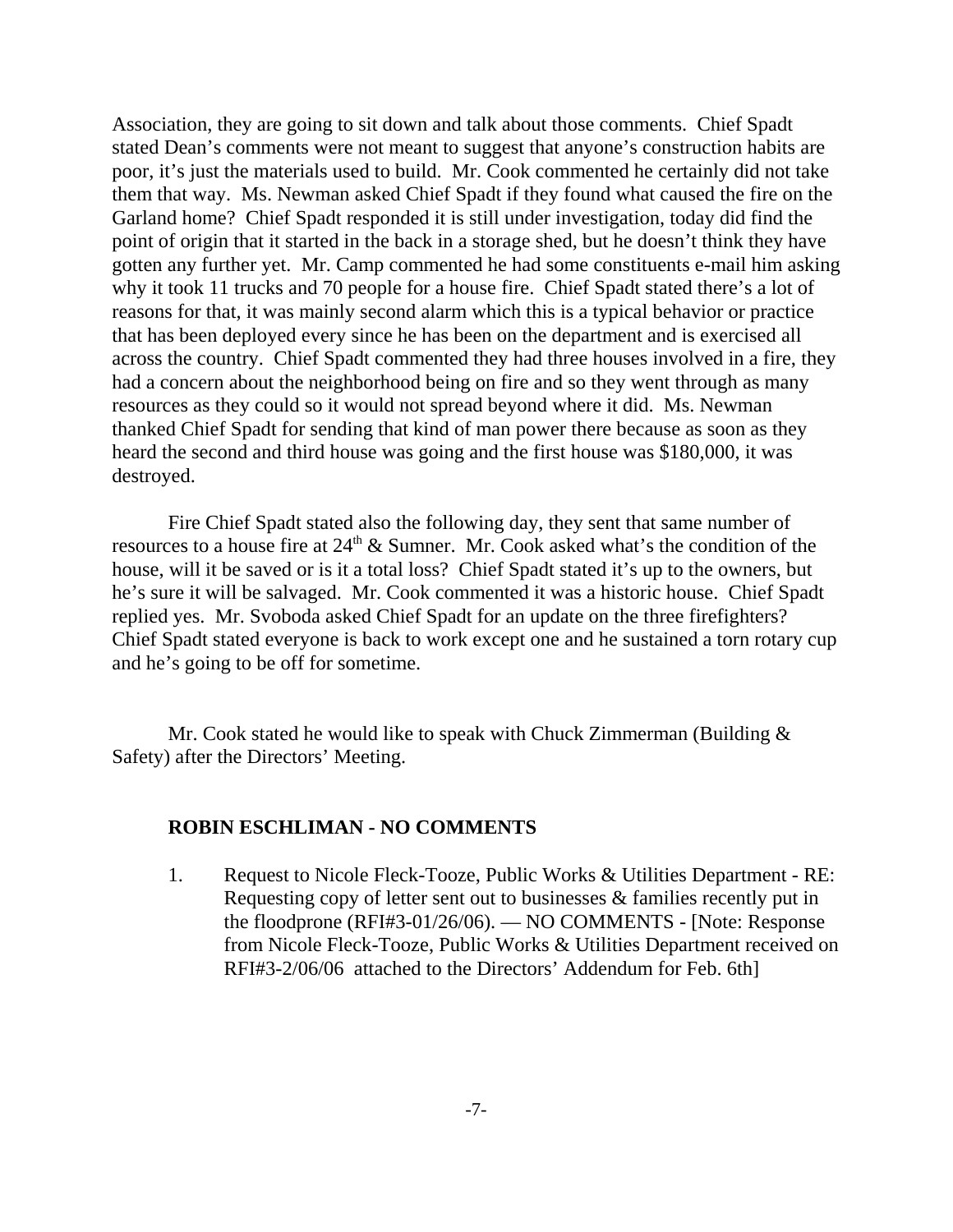#### **DAN MARVIN -**

Mr. Marvin stated he would like to speak with Marc Wullschleger (Urban Development Director) after the Directors' Meeting.

#### **ANNETTE McROY - NO COMMENTS**

### **PATTE NEWMAN -**

Ms. Newman stated to Karl Fredrickson (Public Works & Utilities Director) that she is still getting complaints about trains, and she knows he cannot do anything about it. But, we hear that they are increasing their numbers and the thing we keep hearing about gray crossings and closing those up. Is there anyway they can by pass the City instead of racing right through? Her understanding is that those whistles are going a lot longer now because the Federal rules have changed. Mr. Fredrickson stated he thinks as they proceed with the Railroad Transportation Safety District (RTSD) and working with things as far as eliminating gray crossings that can help silence the train horns and whistles. He thinks there has been a request of the RTSD to look into the new Federal rules. Mayor Seng commented she was reading the RTSD minutes and they were discussing this about a month or two ago and there were some crossings they evidently discussed and put on hold or something. But, she agrees with Patte (Newman) there are some crossings that really need to be addressed, some need to be completely closed so we don't have people driving over them.

#### **KEN SVOBODA - NO COMMENTS**

### **V. MISCELLANEOUS** -

- \*1. E-Mail from Dave Oenbring RE: The Union Conspiracy Against Wal-Mart Workers - (Council received copies of this E-Mail on 1/23/06 before Formal Council Meeting.). — NO COMMENTS
- \*2. Letter from Heathrow Development, LLC RE: K Street Complex Purchase Agreement -(Council received their copies of this Letter on 1/23/06 during the Formal Council Meeting). — NO COMMENTS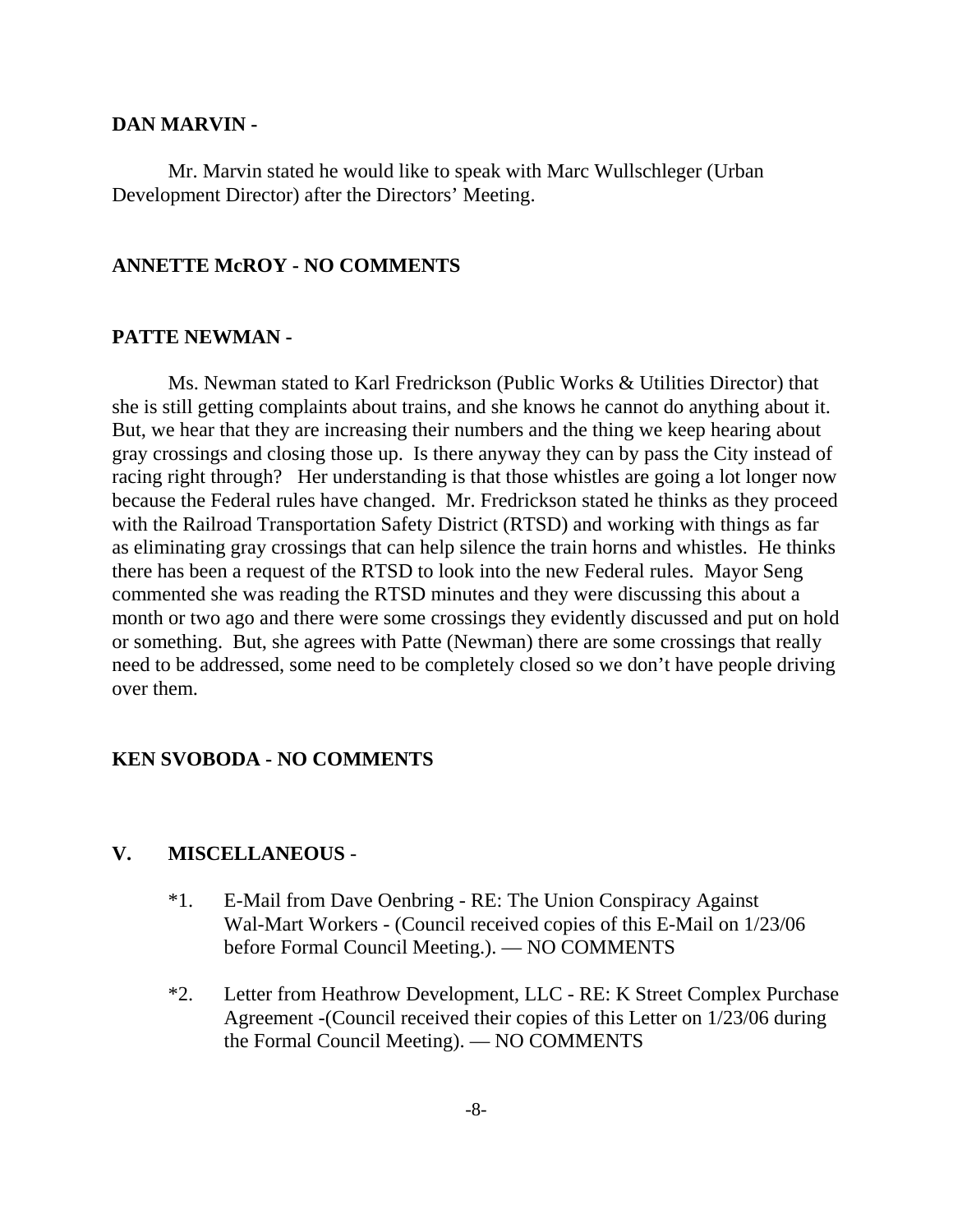- $*3.$  E-Mail from Laurie Colburn RE: Colburn Water Damage Jan.  $23<sup>rd</sup>$ Meeting. — NO COMMENTS
- \*4. E-Mail from Jeanette Smith RE: City Council Meeting Jan. 23rd. NO COMMENTS
- \*5. Response E-Mail from Jeanette Smith to Marvin Krout RE: City Council Meeting Jan.  $23^{\text{rd}}$ . — NO COMMENTS
- \*6. E-Mail from Ron Robinson RE: LES PCA. NO COMMENTS
- \*7. Letter On behalf of the M Class employees, Steven Huggenberger  $\&$ Richard Anderson - RE: M Class salaries. — NO COMMENTS
- 8. E-Mail from Lt. Col. Joseph W. Johnson, Jr. USAF Retired RE: Educational Property Exemptions. — NO COMMENTS
- 9. Letter from Robert A. Downey, Executive Director & George Green, President, Board of Directors, Capital Humane Society to Mayor Coleen Seng - RE: Considered your request for the organization to continue housing the stray animals picked up by Lincoln Animal Control. After discussing many options we have reaffirmed our previous decision not to. — NO COMMENTS
- 10. E-Mail from Bill Wiseman RE: Sidewalks. NO COMMENTS
- 11. Letter from Richard Saffee, Pfizer Inc. RE: 'Thank-you' for removing the Power Cost Adjustment language from the electrical rate increase request from LES that came before City Council. — NO COMMENTS
- 12. LES Report RE: Proposed Rate Schedules and Service Regulations -(Copy of this Report on file in the City Council Office) (Council received their copies in their Thursday packets on 2/02/06). — NO COMMENTS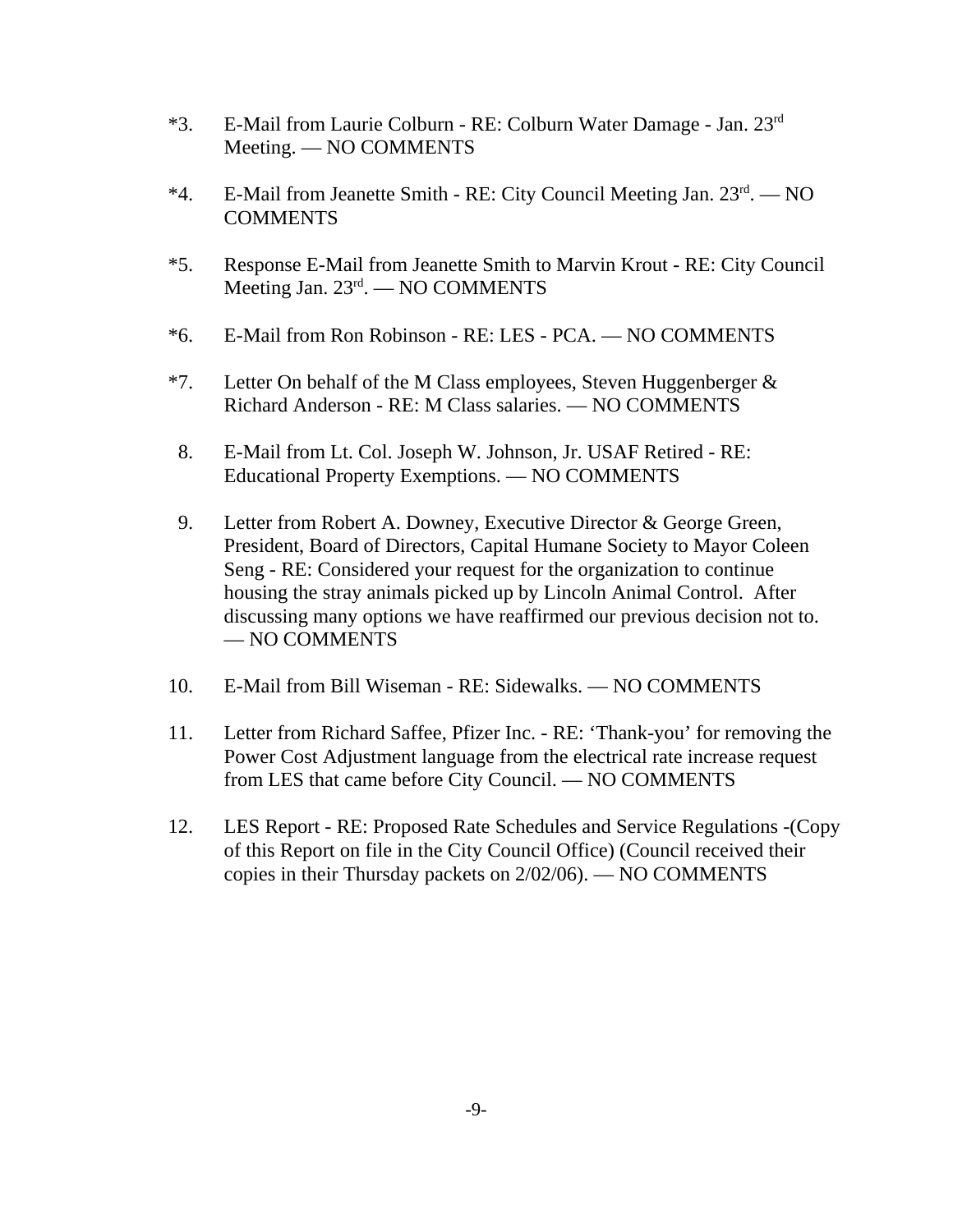# **ADDENDUM - (February 6th)**

### **I. MAYOR**

- 1. NEWS RELEASE RE: Work To Begin Monday On East "O" Street Project-Public meeting on project set for February 21 -(Council received this news release in their Thursday packets on 2/02/06). — Karl Fredrickson (Public Works & Utilities Director) mentioned this issue earlier under "I. Mayor". (See that discussion)
- 2. NEWS ADVISORY RE: Mayor Seng's Public Schedule Week of February 4 through February 10, 2006-Schedule subject to change -(See Advisory). — NO **COMMENTS**

### **II. CITY CLERK - NONE**

#### **III. CORRESPONDENCE**

**A. COUNCIL REQUESTS/CORRESPONDENCE -** 

#### **ROBIN ESCHLIMAN**

1. Request to Nicole Fleck-Tooze, Public Works & Utilities Department-RE: Requesting copy of letter sent out to businesses & families recently put in the floodprone (RFI#3-01/26/06). — **1.) SEE RESPONSE FROM NICOLE FLECK-TOOZE, PUBLIC WORKS & UTILITIES DEPARTMENT RECEIVED ON RFI#3 - 02/05/06. —** NO COMMENTS

### **B. DIRECTORS AND DEPARTMENT HEADS - NONE**

### **C. MISCELLANEOUS**

- 1. E-Mail from John Huff RE: Support to approve Change of Zone #05082. NO **COMMENTS**
- 2. E-Mail from Dan Haase RE: The proposed LES rate increase. NO **COMMENTS**